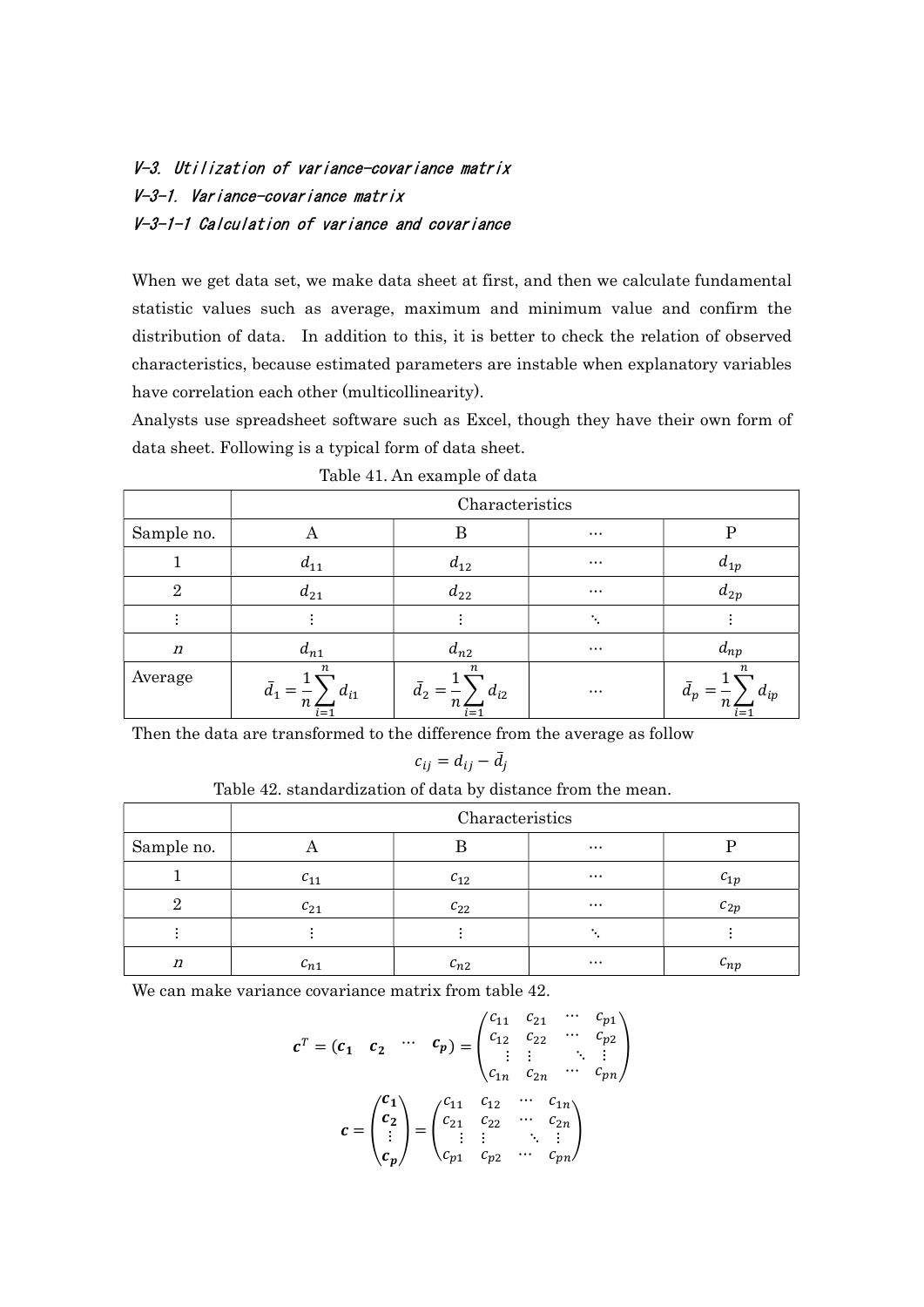$$
cc^{T} = \begin{pmatrix} c_{1} \\ c_{2} \\ \vdots \\ c_{p} \end{pmatrix} (c_{1} \ c_{2} \cdots c_{p}) = \begin{pmatrix} c_{11} & c_{12} & \cdots & c_{1n} \\ c_{21} & c_{22} & \cdots & c_{2n} \\ \vdots & \vdots & \ddots & \vdots \\ c_{p1} & c_{p2} & \cdots & c_{pn} \end{pmatrix} \begin{pmatrix} c_{11} & c_{21} & \cdots & c_{p1} \\ c_{12} & c_{22} & \cdots & c_{p2} \\ \vdots & \vdots & \ddots & \vdots \\ c_{1n} & c_{2n} & \cdots & c_{pn} \end{pmatrix}
$$

$$
= \begin{pmatrix} \sum_{k=1}^{n} c_{1k} c_{1k} & \sum_{k=1}^{n} c_{1k} c_{2k} & \cdots & \sum_{k=1}^{n} c_{1k} c_{pk} \\ \sum_{k=1}^{n} c_{2k} c_{1k} & \sum_{k=1}^{n} c_{2k} c_{2k} & \cdots & \sum_{k=1}^{n} c_{2k} c_{pk} \\ \vdots & \vdots & \ddots & \vdots \\ \sum_{k=1}^{n} c_{pk} c_{1k} & \sum_{k=1}^{n} c_{pk} c_{2k} & \cdots & \sum_{k=1}^{n} c_{pk} c_{pk} \end{pmatrix}
$$

Factors of the matrix are sum of square. Variance and covariance are obtainable dividing the factors by degree of freedom. When our purpose is to obtain secondary moment of around expectation values of mean of parent population, the degree of freedom should be  $n - 1$  or  $n - 2$ . However, we are discussing relation of factors in sample population. So we use  $n$  as degree of freedom.

$$
E(cc^{T}) = \frac{1}{n} \begin{pmatrix} \sum_{k=1}^{n} c_{1k}c_{1k} & \sum_{k=1}^{n} c_{1k}c_{2k} & \cdots & \sum_{k=1}^{n} c_{1k}c_{pk} \\ \sum_{k=1}^{n} c_{2k}c_{1k} & \sum_{k=1}^{n} c_{2k}c_{2k} & \cdots & \sum_{k=1}^{n} c_{2k}c_{pk} \\ \vdots & \vdots & \ddots & \vdots \\ \sum_{k=1}^{n} c_{pk}c_{1k} & \sum_{k=1}^{n} c_{pk}c_{2k} & \cdots & \sum_{k=1}^{n} c_{pk}c_{pk} \end{pmatrix}
$$

 $E(cc^T)$  is an expected matrix when we randomly pick up data from sample population. Commonly, this matrix is denoted as  $\Sigma$ , and the factors in the matrix are expressed as  $\sigma_{ij}$ .

$$
\Sigma = E(cc^{T}) = \frac{1}{n} \begin{pmatrix} \sum_{k=1}^{n} c_{1k}c_{1k} & \sum_{k=1}^{n} c_{1k}c_{2k} & \cdots & \sum_{k=1}^{n} c_{1k}c_{pk} \\ \sum_{k=1}^{n} c_{2k}c_{1k} & \sum_{k=1}^{n} c_{2k}c_{2k} & \cdots & \sum_{k=1}^{n} c_{2k}c_{pk} \\ \vdots & \vdots & \ddots & \vdots \\ \sum_{k=1}^{n} c_{pk}c_{1k} & \sum_{k=1}^{n} c_{pk}c_{2k} & \cdots & \sum_{k=1}^{n} c_{pk}c_{pk} \end{pmatrix} = \begin{pmatrix} \sigma_{11} & \sigma_{12} & \cdots & \sigma_{1p} \\ \sigma_{21} & \sigma_{22} & \cdots & \sigma_{2p} \\ \vdots & \vdots & \ddots & \vdots \\ \sigma_{p1} & \sigma_{p2} & \cdots & \sigma_{p2} \end{pmatrix}
$$

Formula 67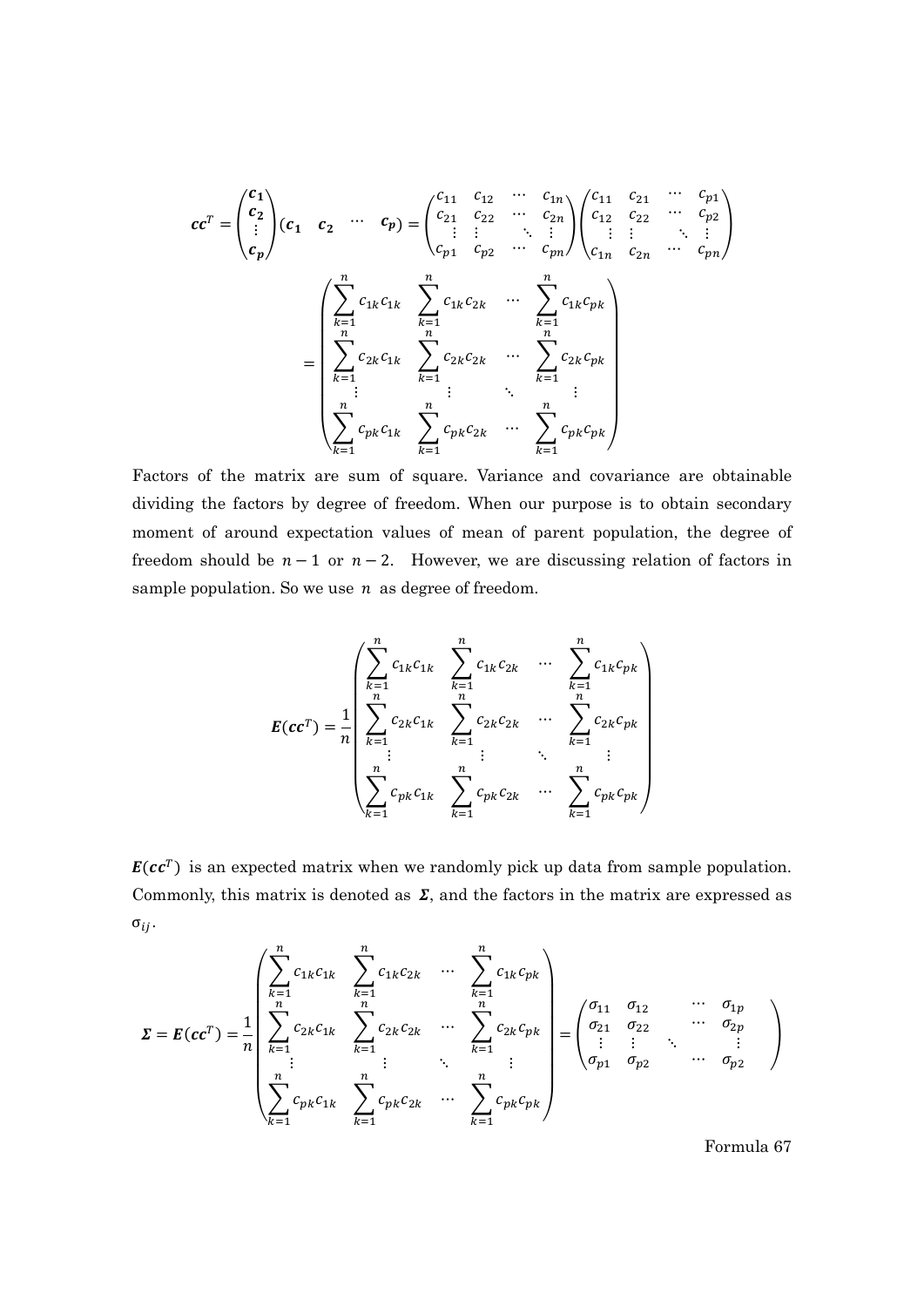This is symmetric matrix because  $\sigma_{ij} = \sigma_{ji}$ . Diagonal factor  $\sigma_{ii}$  is variance and it is generally expressed as  $\sigma_i^2$ . However,  $\sigma_{ii}$  is a notation for specifying calculation process. From variance covariance matrix, we can make correlation matrix. Correlation coefficient  $\rho_{ij}$  is as follow.

$$
\rho_{ij} = \frac{\sigma_{ij}}{\sqrt{\sigma_{ii}}\sqrt{\sigma_{jj}}}
$$

Correlation matrix  $\rho$  is

$$
\rho = \begin{pmatrix}\n\frac{\sigma_{11}}{\sqrt{\sigma_{11}}\sqrt{\sigma_{11}}} & \frac{\sigma_{12}}{\sqrt{\sigma_{11}}\sqrt{\sigma_{22}}} & \cdots & \frac{\sigma_{1p}}{\sqrt{\sigma_{11}}\sqrt{\sigma_{pp}}}\\
\frac{\sigma_{21}}{\sqrt{\sigma_{22}}\sqrt{\sigma_{11}}} & \frac{\sigma_{22}}{\sqrt{\sigma_{22}}\sqrt{\sigma_{22}}} & \cdots & \frac{\sigma_{2p}}{\sqrt{\sigma_{22}}\sqrt{\sigma_{pp}}}\\
\vdots & \vdots & \ddots & \vdots\\
\frac{\sigma_{p1}}{\sqrt{\sigma_{pp}}\sqrt{\sigma_{11}}} & \frac{\sigma_{p2}}{\sqrt{\sigma_{pp}}\sqrt{\sigma_{22}}} & \cdots & \frac{\sigma_{pp}}{\sqrt{\sigma_{pp}}\sqrt{\sigma_{pp}}}\n\end{pmatrix}
$$
\n
$$
= \begin{pmatrix}\n1 & \rho_{12} & \cdots & \rho_{1p} \\
\rho_{21} & 1 & \cdots & \rho_{2p} \\
\vdots & \vdots & \ddots & \vdots \\
\rho_{p1} & \rho_{p2} & \cdots & 1\n\end{pmatrix}
$$

Formula 68

When we denote Variance matrix as V

$$
\boldsymbol{V} = \begin{pmatrix} \sigma_{11} & 0 & \cdots & 0 \\ 0 & \sigma_{22} & \cdots & 0 \\ \vdots & \vdots & \ddots & \vdots \\ 0 & 0 & \cdots & \sigma_{pp} \end{pmatrix}
$$

Using power method of matrix

$$
\mathbf{V}^{\frac{1}{2}} = \begin{pmatrix} \sqrt{\sigma_{11}} & 0 & \cdots & 0 \\ 0 & \sqrt{\sigma_{22}} & & \cdots & 0 \\ \vdots & \vdots & & \ddots & \vdots \\ 0 & 0 & & \cdots & \sqrt{\sigma_{pp}} \end{pmatrix}
$$

The relation among  $\Sigma$ ,  $\rho$  and  $V$  is as follow.

$$
V^{\frac{1}{2}} \rho V^{\frac{1}{2}} = \Sigma
$$

$$
V^{-\frac{1}{2}} \Sigma V^{-\frac{1}{2}} = \rho
$$

Formula 69

Confirmation